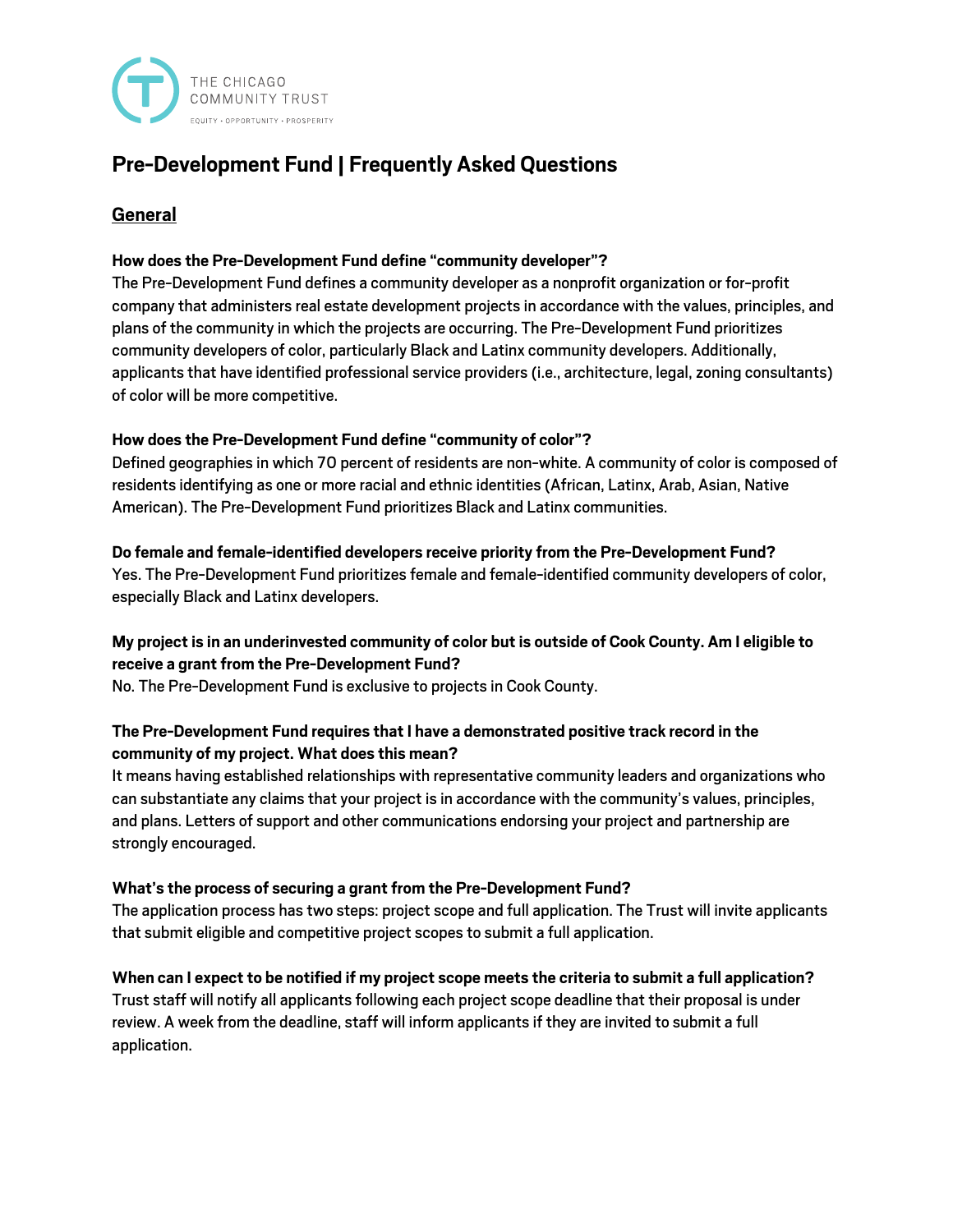#### **If my project scope is declined, will I be told why?**

You will receive a notice that your Project Scope does not competitively align with the requirements of the Pre-Development Fund. Staff limitations do not allow for individual discussions about denials.

#### **If my project scope is declined, can I re-apply?**

Yes, but we advise you to communicate with Pre-Development Fund staff about the reason for the decline so you can submit a more competitive proposal.

#### **Can I apply for multiple grants from the Pre-Development Fund?**

Yes, but only if the applications are for separate projects on different sites.

#### **Can I apply for renewal funding for the same project from the Pre-Development Fund?** No.

## **The project scope form is very short. How do I convey all of my project's details within the space limitations?**

A project scope cannot capture all the details of your project. As best you can, capture the critical themes for your project: community support, financial viability, and how the project benefits the neighborhood.

## **Am I eligible for the Pre-Development Fund if this is my first development project?**

Yes, as long as your project aligns with the priorities of the Pre-Development Fund.

## **I am a for-profit small business owner and would like to apply for a grant from the Pre-Development Fund. Am I eligible?**

Yes. However, the Trust will assess the business by two standards.1) Does the business meet a market need within the community? 2) Can the business demonstrate an intentional way it serves the community (e.g., amenity, access to equipment)? Additionally, all for-profit applicants will need to identify an established nonprofit that can provide fiscal sponsorship for the grant. You will need to articulate the fiscal sponsor relationship in an MOU (memorandum of understanding). For-profits cannot use their own nonprofits. They must select a separate nonprofit that has a connection to the neighborhood.

## **What is a nonprofit fiscal sponsor?**

A fiscal sponsor is a nonprofit 501c3 organization that provides fiduciary oversight, financial management, and other administrative services to help build the capacity of charitable projects that do not have their own 501c3 charitable status."Fiscal sponsorship"refers to the formal agreement between the fiscal sponsor organization and the sponsored project or organization. The Trust requires the fiscal sponsorship agreement to be documented in an MOU (memorandum of understanding) or contract. Applicants can submit the MOU in the format of their choosing.

## **My development has enough funding to move into construction. Am I still eligible for a grant from the Pre-Development Fund?**

No. The Pre-Development Fund supports the early-stage development activities that can help secure funding for construction. Pre-development funds cannot be used to close the gap in funding construction activities.